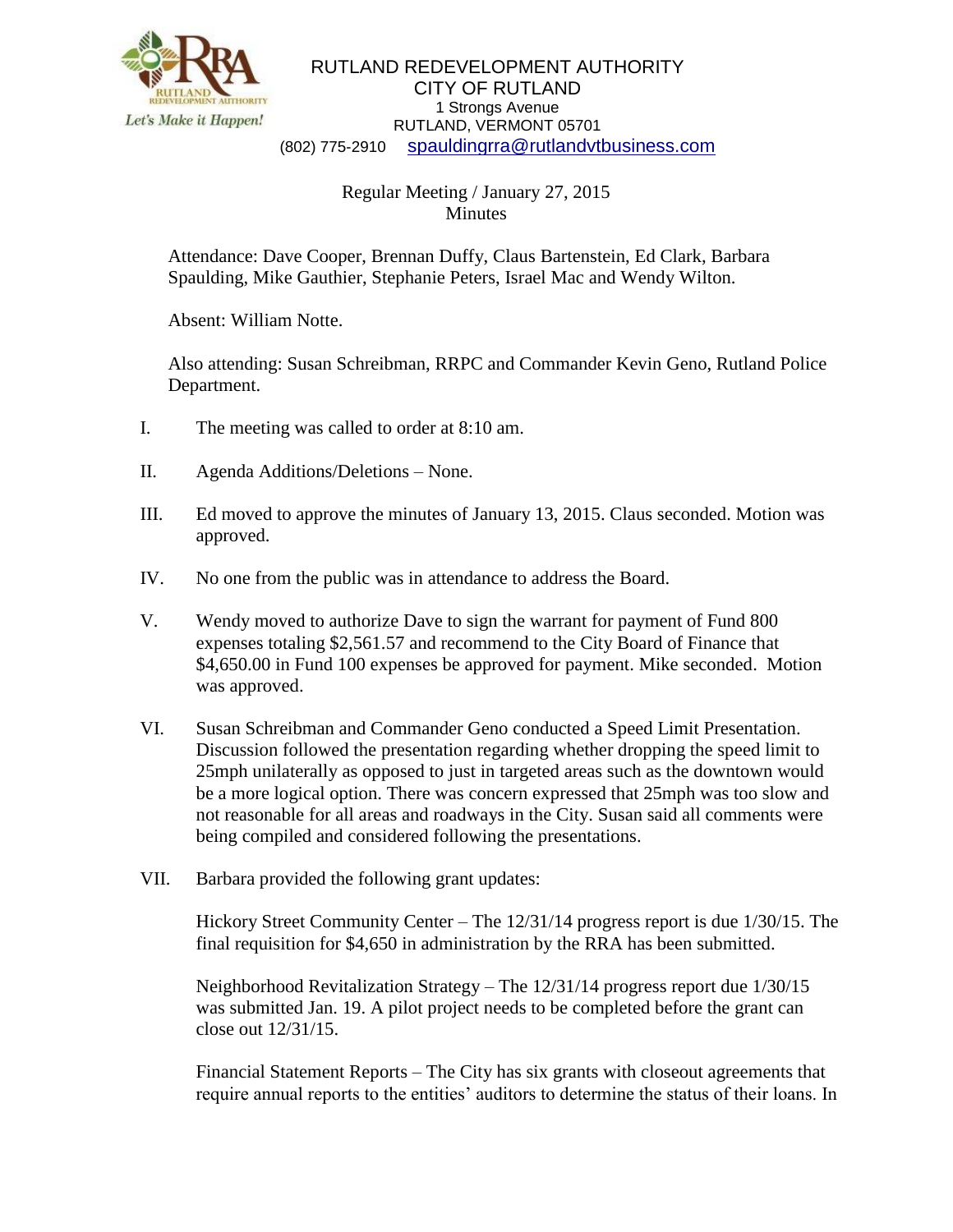addition, these reports are provided to the Treasurer's office and added to the Quarterly Grant/Loan Status report provided to the RRA Board, Mayor and Aldermen.

Downtown Designation Renewal 2015 – The City's Downtown Designation is up for renewal and the process has new requirements. There are 10 specific elements to the renewal process including a 5-year Strategic Plan. This plan is an extension of the DRP's annual Work Plan and must be approved prior to the application in May. Brennan suggested putting together a committee of members from both the RRA and DRP Boards to work on the plan. The draft renewal is due Feb. 2 with the full application due May 1. A resolution in support of the renewal will be presented to the Aldermen on Feb. 2. Stephanie volunteered to work on the Strategic Plan element and to serve as the RRA Board Liaison to the Downtown Rutland Partnership. A DRP liaison report will be added to the agenda in the future.

VIII. Brennan provided the following project status updates:

SCBC Grant – Brennan followed up with the funders and was told though not able to be funded Rutland's application was strong and that we should reapply next round.

Environmental Tech Initiative – GMP has agreed to partner with the RRA at the Vermont Business Expo booth in May. Expenses for the booth were put in the FY15 budget. A revision of the Industrial/Commercial Tax Stabilization policy to include specific incentives for the environmental tech industry sector is being considered, as well as other tangible financial incentives.

DTF Application – Brennan discussed the DRP's desire to use the funds for lighting on West Street but the budget proposed was \$168,000 and there was no mechanism for the required match. Discussion regarding applying for funds for a Strongs Avenue/Merchants Row project followed. Brennan is meeting with Vermont Railway to discuss their participation on Strongs Avenue. Project is proposed to include bump outs at crosswalks at key intersections in the downtown further tying the project to the Designated Downtown.

60 Strongs Avenue – Mark Foley St. purchased the Mintzer Brothers triangle property. Brennan called to discuss including the property in the SBD and the possibility of closing Prospect Street to through traffic, as part of the Gateway Improvement recommendations.

Center Street Alley – close to final plans with some budget issues. The next meeting is Feb. 12 at 2 pm.

Zamias Funds Application – Alderman Bloomer approached Brennan for assistance in a possible application for future requests.